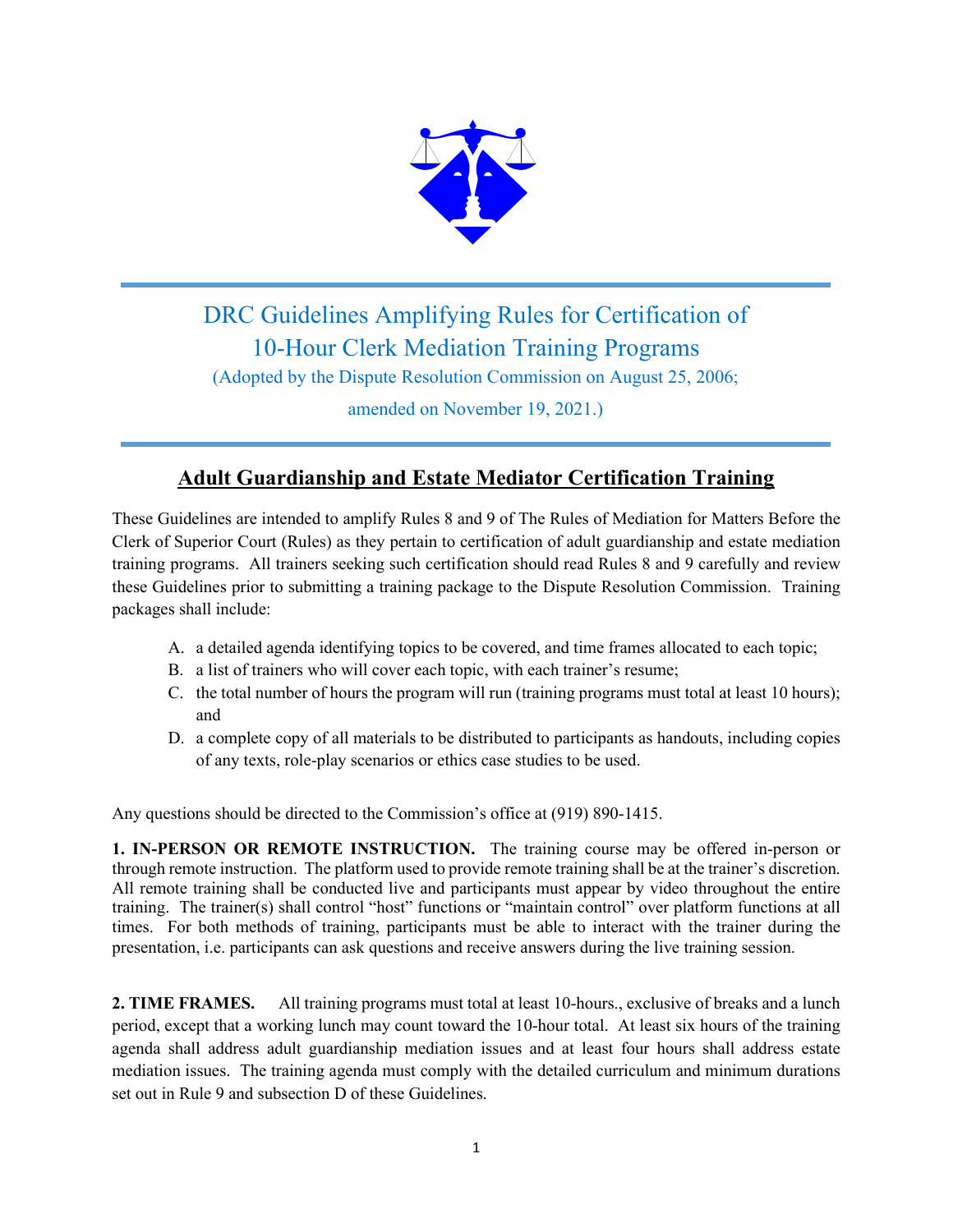The ten-hours of instruction provided for in Rule 9 and discussed in these Guidelines is intended to be a minimum only. Trainers are encouraged, if they believe it is necessary in order to cover all the topics listed in Rule 9 to provide training beyond the 10-hour minimum and to include an open forum, demonstrations and role plays that specifically address situations involving disputes in adult guardianship and estate matters. Trainers may also add additional topics that they wish to cover.

**3. CLASS SIZE AND ACCOMMODATION.** At no time shall the number of participants exceed 40 for live courses and 15 for remote courses. The number of remote participants is limited to the trainer's ability to see all participants on the same computer screen during the training. Trainers must provide sufficient numbers of faculty and other training staff to ensure that participants have a meaningful training experience, including individual attention and an opportunity to actively participate in discussion and role plays, if role plays are a part of the training. Trainers must ensure that the training site is spacious enough to accommodate participants and offer an environment substantially free of distractions and other impediments to learning. If role-plays are to be included as part of the program, sufficient space should be provided for break-out sessions.

**4. PREREQUISITE TRAINING:** Individuals taking Adult Guardianship and Estate Mediator training will have already completed a Commission approved 40-hour course in superior court or family financial mediation. The 40-hour course shall have provided instruction in basic mediation theory and practice and afforded opportunities to observe demonstrations of superior court or family financial mediations and to participate in multiple role-plays. As such, it is expected that adult guardianship and estate training will focus more specifically on information relating to aging, ageism, mental illness, disabilities, family dynamics, principles of guardianship, elder/adult guardianship law, estate/trust law and the other topics listed in Rule 9. Though the focus of this training shall be largely on these substantive areas, trainers are encouraged to exercise their discretion in adding additional time beyond the ten-hour minimum for demonstrations, role plays, further exploration of Rule 9 topics, or to add additional topics where trainers believe it is necessary to ensure the effectiveness of their training and of the mediators who are attending.

**5. PROGRAM CONTENT:** Rule 9 of the Supreme Court rules lists the topics that a training program must cover during the course of this program. Trainers are required to devote at least the following minimum amounts of time to each of the curriculum topics set forth in Rule 9 and to discuss at least the concepts mentioned below in association with each curriculum requirement listed:

**A. Factors distinguishing estate and guardianship mediation from other types of mediation***.* (ten minutes minimum). Brief discussion of some of the salient differences between adult guardianship and estate mediation and other types of mediation with which participants may be familiar, including superior and district court settlement conferences. Brief discussion of issues particularly relevant to adult guardianship and/or estate mediation: the need to ensure that the respondent in an adult guardianship matter or all the heirs in an estate matter are present at the mediation, if possible. Included in discussions the following: the role of the Guardian *Ad Litem*; the potential need for the mediator to be more proactive relative to intake issues, *e.g.,* exploring accessibility concerns with respondents, making sure that all individuals with needed information are present at the mediation; and the need for the clerk to approve agreements involving estates or adult guardianships. Rule  $9(a)(1)$ .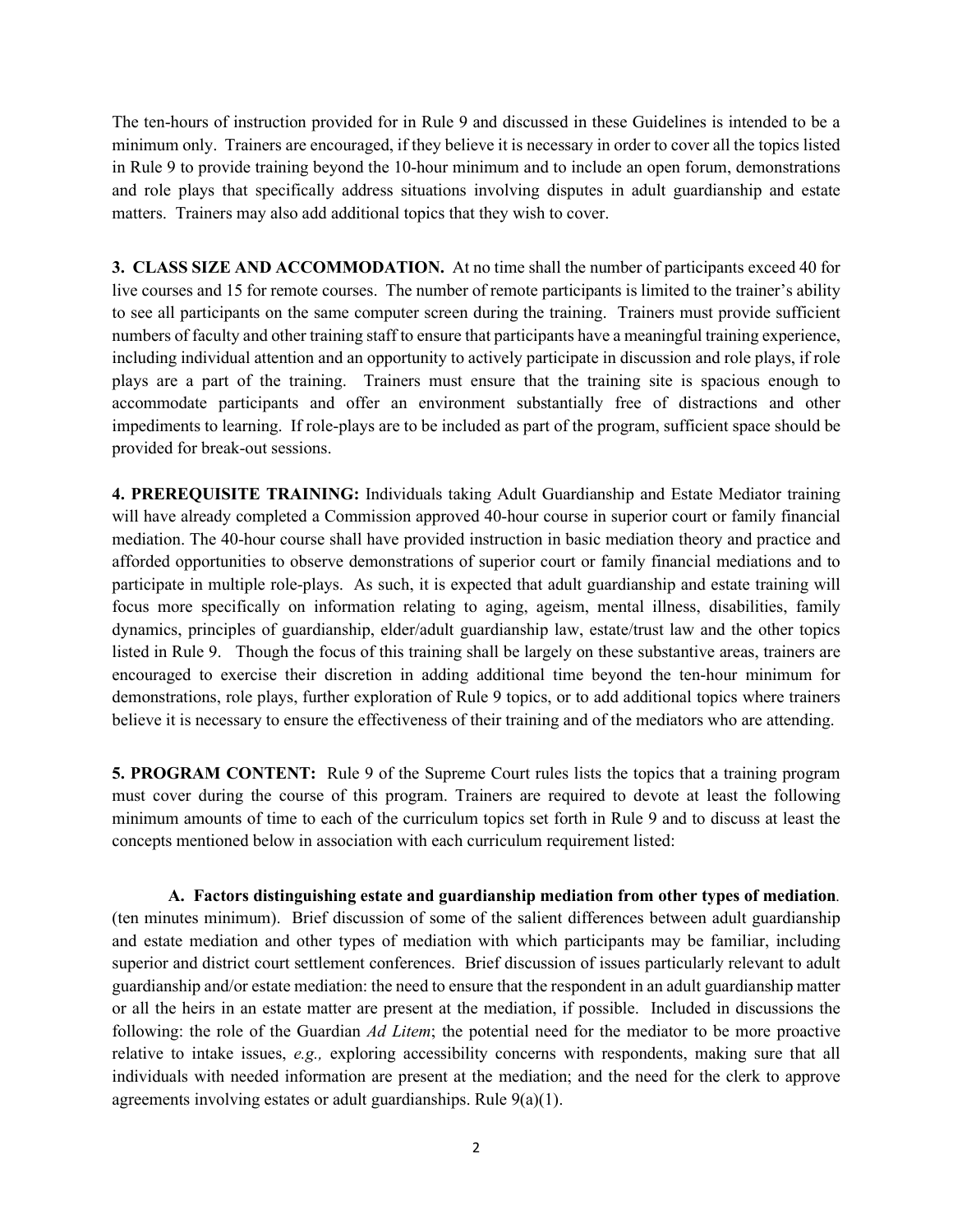**B. The aging process and societal attitudes toward the elderly, disabled, and persons with a mental illness**. (forty-five minutes minimum). Under this topic, explore some of the physical and mental changes typically associated with the aging process; societal attitudes toward aging and the elderly and toward those with mental illnesses or physical disabilities; discrimination against the elderly, mentally ill, or disabled; special problems and concerns of the elderly, mentally ill, or disabled, *e.g.,* fear of loss of autonomy, isolation, exploitation; and communicating and working with the elderly, mentally ill, or disabled. Rule 9(a)(2).

**C. How to ensure full participation of respondents and identifying interested persons and nonparty participants**. (forty-five minutes minimum). Under this topic, discuss the mediator's responsibility for intake and participation. (Are individuals with necessary information identified and notified of the mediation? Are they present at the mediation?); accessibility issues (identifying physical limitations that participants may have relative to participation, *e.g.,* need for wheelchair ramps, elevators, interpreters, effects of sun-downing); importance of involving respondents in adult guardianship matters in the discussion to the greatest extent possible; and the role of the guardian *ad litem (GAL).* Rule 9(a)(3).

**D. Medical concerns of the elderly, disabled, and persons with a mental illness.** (twenty minutes minimum). Under this topic, review medical terminology, common diseases and conditions associated with aging, mental illness and disability, disease etiology, manifestations of illness and effects of medication. (It is the expectation of the Commission that prior to the training**,** participants will be provided with handouts and web site addresses that explore the matters listed above in this subsection. The Commission recognizes that in a ten-hour course it is impossible to go into any level of detail regarding medical issues and students should be advised that it is the expectation of the Commission and the trainer that they review these materials prior to the course and address any questions they may have to their trainers.) Rule  $9(a)(4)$ .

**E. Financial and accounting concerns in the administration of estates and financial accounting concerns of the elderly, disabled, and persons with a mental illness.** (twenty minutes minimum). Trainers should discuss the financial needs associated with aging, mental illness and disability, including costs and fees associated with guardianships, estates, trust maintenance and brief discussion/ handout regarding tax concerns. Review the consequence of special needs trusts or testamentary trusts and the issues associated with involving the transfer and/or leveraging of real property. Rule  $9(a)(5)$ .

 **F. Family dynamics relative to the elderly, disabled, and persons with a mental illness, and relative to deceased persons.** (thirty minutes minimum). Under this topic, explore the family dynamics and family stresses particularly as they relate to the care of an elderly, mentally ill, or disabled relative, or to the death of a family member. Trainers should include undercurrents such as sibling rivalries, the grieving process, and red flags which could indicate neglect or abuse of an elderly, mentally ill or disabled relative. (It is the expectation of the Commission that prior to the training**,** participants will be provided with handouts, bibliographies and web site addresses that explore the matters listed in this subsection.) Rule  $9(a)(6)$ .

**G. How to assess physical and mental capacity.** (sixty minutes minimum). Trainers shall identify triggers and situations that commonly lead families to petition for guardianship, including the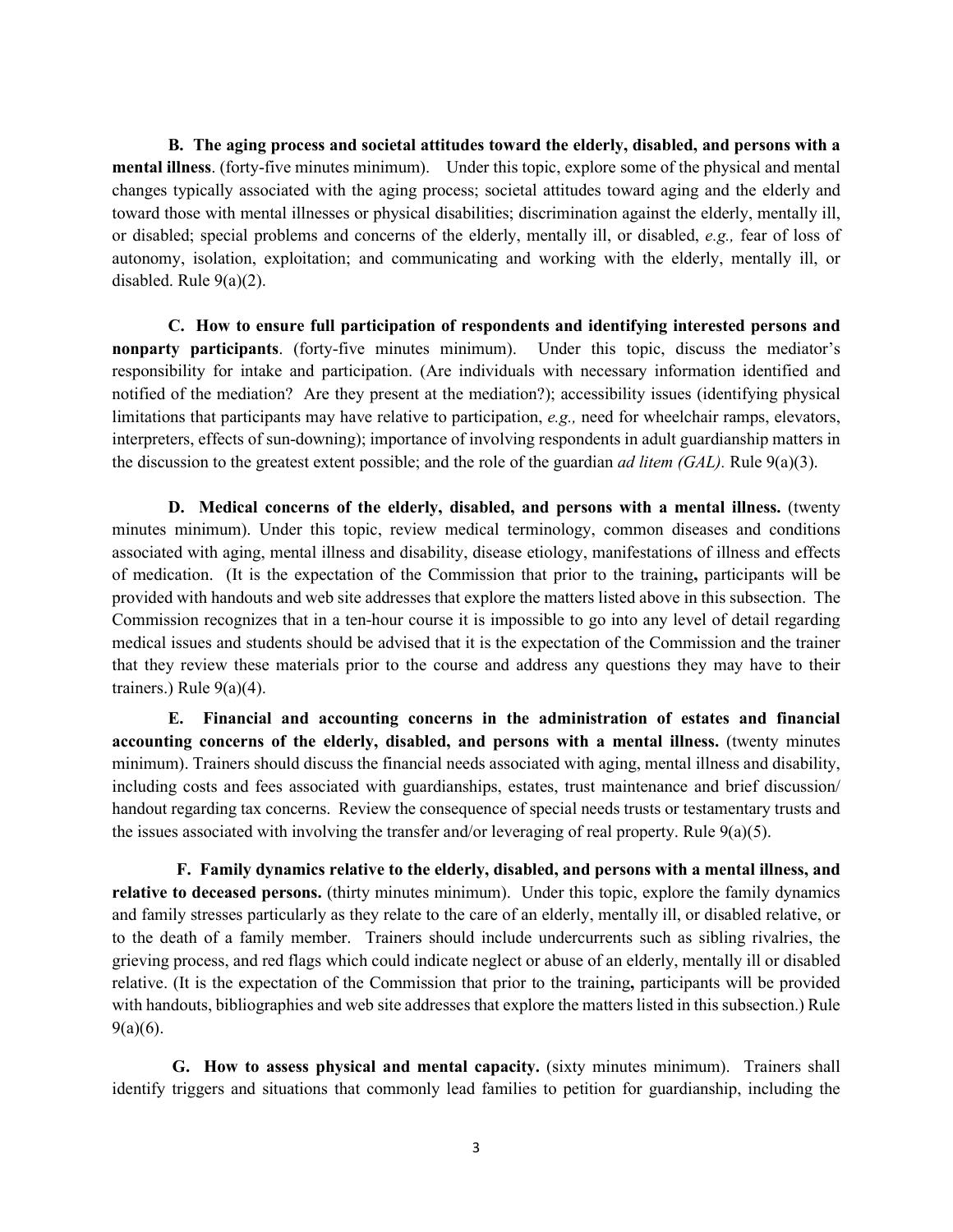following: indicators of self-neglect and of neglect, abuse, and financial exploitation by others; care needs and caregiver issues; activities of daily living (ADLs), *e.g.,* bathing, eating, toileting, dressing, and grooming; and independent activities of daily living (IADLs), *e.g.,* shopping, house cleaning, money management, and meal preparation. Discussion of physical capacity and mental capacity as it relates to decision-making and autonomy. Rule 9(a)(7).

**H. The availability of community resources for the elderly, disabled, and persons with a mental illness.** (fifteen minutes minimum). Trainers shall discuss community, county, state, and federal resources and programs available to assist the elderly, mentally ill, and disabled, including a brief overview of relevant state/ federal Medicare and Medicaid provisions and brief discussion of long-term care insurance provisions*.* Red flags regarding property transfers and use of assets. Handouts are suggested. Rule 9(a)(8).

**I. Principles of guardianship law and procedure.** (one hour minimum). Under this topic, discuss jurisdictional limitations on the clerk in adult guardianship matters. Review informal alternatives to adult guardianship, *e.g.*, family and community resources, social workers, and visiting nurses, terminology, relevant statutes, and case law including the legal standard for appointment of a guardian. Discuss competency and incompetency hearings, who can/should serve as a guardian or interim guardian and the types of guardianships available, including interim and limited guardianships and guardianships of the person or estate. Cover the responsibilities of guardians, accountings, and termination of guardianship/restoration of competency. Rule 9(a)(9).

**J. Principles of estate law and procedure.** (two hours minimum). Trainers shall provide jurisdictional limitations on the clerk in estate matters. Review terminology, relevant statutes, and case law as well as cover estate planning documents including formal alternatives to guardianship, *e.g.,* last wills and testaments, trusts, powers of attorney and codicils. Trainers shall describe who can serve as a personal representative/trustee, the types of estates available, including summary administration and small estates and the responsibilities of the personal representative/trustee. The two-hour minimum shall include time spent covering the discovery of assets, elective share, intestate succession, partition actions, insolvent estates, removal of a personal representative/trustee, and the closing of estates. Rue  $9(a)(10)$ .

**K. Statutes, rules, and forms applicable to mediation conducted under these rules.** (thirty minutes minimum). The trainers will cover the statute, rules, and forms that apply to clerk mediated settlement conferences.

**L. Ethical and conduct issues relevant to mediations conducted under these rules.** (thirty minutes minimum). Discussion of statutes requiring the reporting of abuse, neglect or exploitation and confidentiality concerns. The trainers shall cover protecting the interests of absent respondents or heirs and the need to safeguard against power imbalances during mediation. Inclusion of role-plays or case examples allowable.

**6. ENSURING THE QUALITY OF THE FACULTY**. An experienced, qualified faculty is essential to the success of any training program. An applicant shall specify those individuals who will serve as the primary faculty. The application shall include a resume for each primary faculty member describing in detail the member's experience and education in mediation and other relevant experience. The Commission strongly encourages that there be at least two primary trainers presenting the material. Ideally, one faculty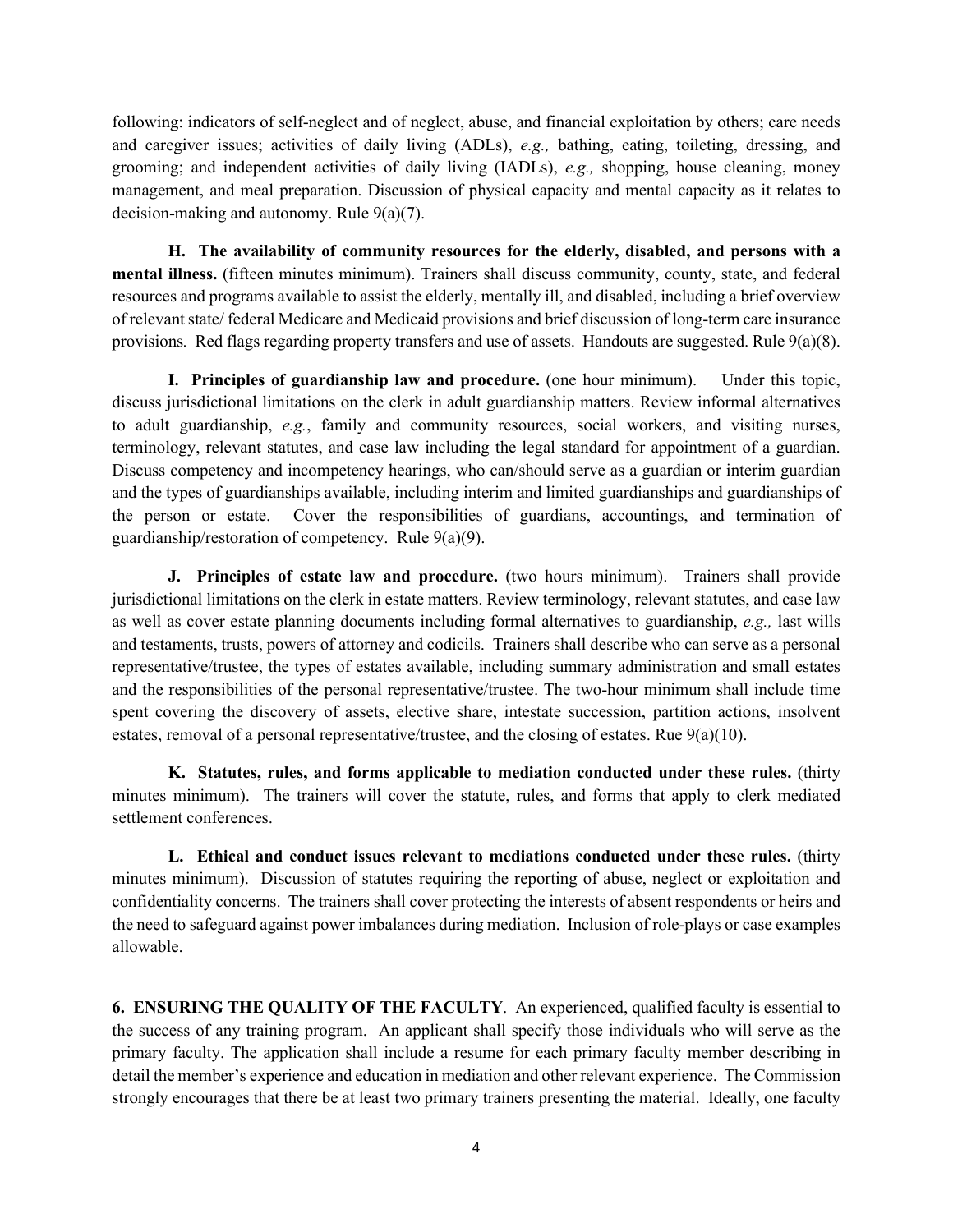member should be educated in mediation theory and practice and have significant experience mediating in either North Carolina's superior and/or district court mediated settlement conference programs or equivalent experience mediating in the courts of another state. Another member should have experience as a geriatrician, social worker, or psychologist or have other professional experience working with the elderly, disabled, or mentally ill. This trainer should be knowledgeable about issues relating to the health care and psychological welfare of the elderly, mentally ill, and/or handicapped. There shall also be on the faculty a member(s) of the North Carolina State Bar who has experience practicing elder and estate law in this state or an attorney licensed in another State with experience practicing elder and estate law and who has familiarized him/herself with North Carolina statutes, law, and practice.

**7. ENSURING THE QUALITY OF THE COURSE MATERIALS.** To be certified, a training program must include quality written materials that adequately cover all aspects of the required curriculum, including materials relating to the North Carolina statutes, rules, and Standards of Conduct. The applicant must submit a final draft of the program materials that will be used in conjunction with the training program.

**8. ENSURING A NORTH CAROLINA FOCUS.** Applicants must demonstrate that the training will be focused on the particulars of North Carolina's program, statutes, rules, and Standards of Professional Conduct for Mediators. If role plays are utilized as part of the training, they shall reflect the approach to mediation that has evolved in North Carolina's courts, *i.e.,* they shall involve active participation of attorneys, the use of caucus sessions, and envision court-ordered participation. Handouts familiarizing attendees with guardianship/elder and estate law shall discuss North Carolina statutes and laws. Trainers who have been certified in North Carolina, but are conducting their training outside North Carolina, must provide those seeking certification in North Carolina with North Carolina handouts and must ensure that the legal portion of the training is taught by an attorney licensed in North Carolina or by an attorney licensed in another State with experience practicing elder and estate law and who has familiarized him/herself with North Carolina statutes, law, and practice.

**9. EVALUATION OF TRAINING PROGRAM.** Each training program must include an opportunity for participants to evaluate the program. The DRC may provide a standard evaluation survey to be completed by each participant with the results forwarded to the DRC. In addition, each certified trainer must provide a participant list to permit the DRC to conduct follow-up interviews with participants regarding the program's quality. Upon request, each trainer must also agree to supply copies of completed participant evaluations to the Commission and to permit a DRC representative to attend the program for purposes of quality assurances. All remote training shall be recorded for auditing purposes only. The trainer shall provide the DRC a copy of all recorded training within 10 days of the completion of the course. Upon confirmation of receipt of the course by the DRC, the trainer may delete the recorded material. The recording shall not be replayed for training purposes under any circumstances. The DRC may delete the recording after three months or completion of audit, whichever comes first.

**10. RESPONSIBILITY TO KEEP COMMISSION UPDATED.** Following certification, all trainers shall advise the Commission immediately of any revisions to the agenda, changes in the identity of principal trainers, and any other significant revisions to the content of course notebooks or other handouts. Trainers shall not conduct any additional training sessions until the Commission has approved any such changes.